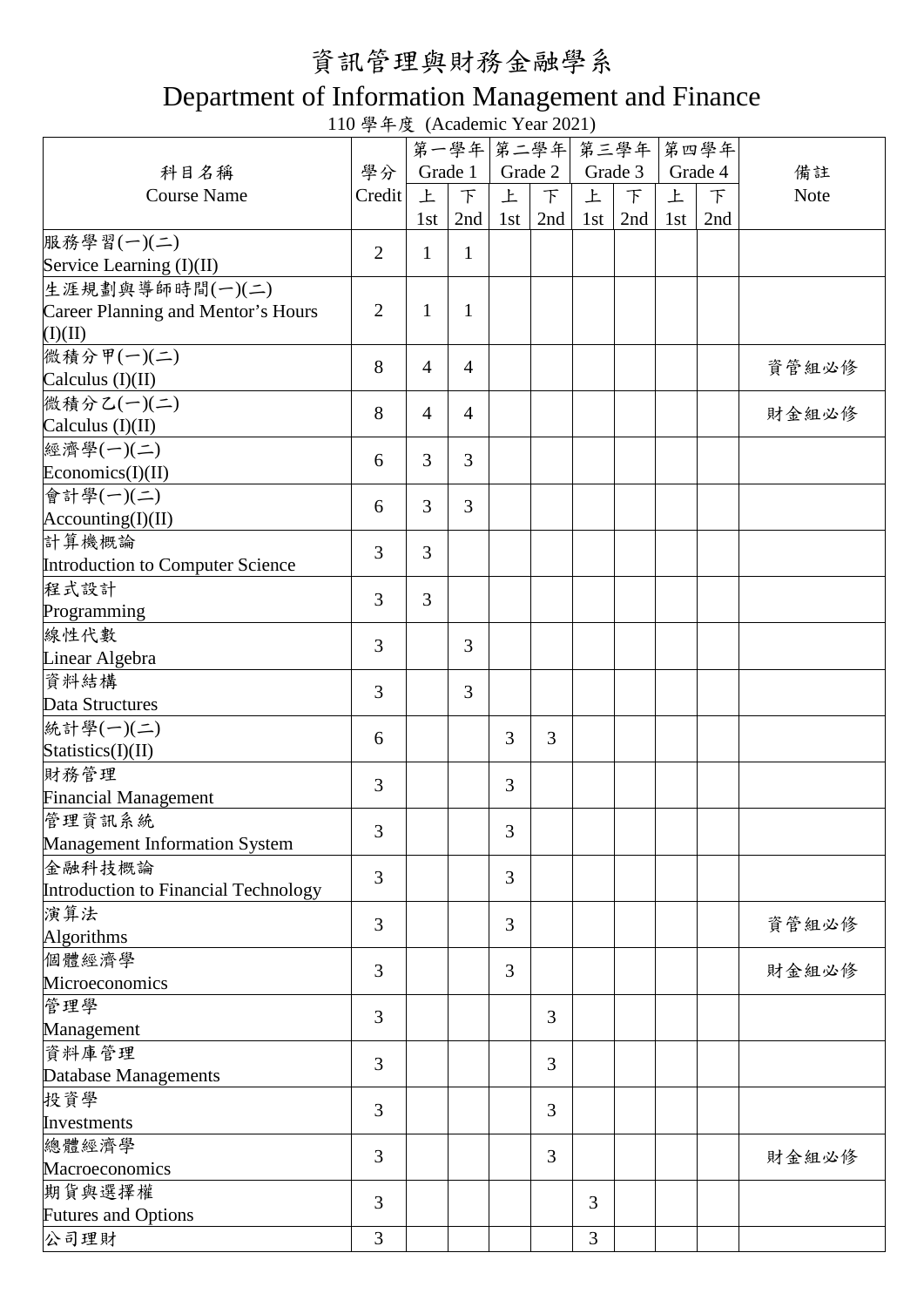| Corporate Finance                                                                        |                             |    |    |    |                              |                                                 |                                     |                |                |                                                                                                                                                                                                                                                                                       |
|------------------------------------------------------------------------------------------|-----------------------------|----|----|----|------------------------------|-------------------------------------------------|-------------------------------------|----------------|----------------|---------------------------------------------------------------------------------------------------------------------------------------------------------------------------------------------------------------------------------------------------------------------------------------|
| 人工智慧與金融科技實務<br>Practices of Artificial Intelligence and<br><b>Financial Technology</b>   | 3                           |    |    |    |                              | 3                                               |                                     |                |                | 資管組必修                                                                                                                                                                                                                                                                                 |
| 財務報表分析<br><b>Financial Statement Analysis</b>                                            | 3                           |    |    |    |                              |                                                 | 3                                   |                |                | 財金組必修                                                                                                                                                                                                                                                                                 |
| 資訊與財金專題(一)(二)<br><b>Bachelor Thesis of Information</b><br>Management and Finance (I)(II) | 4                           |    |    |    |                              |                                                 | $\mathcal{D}_{\mathcal{L}}$         | $\overline{2}$ |                | 必須修完專題(一)才能<br>修專題(二),且同一學<br>期不能同時修專題<br>$(-)(\rightharpoonup)$ 。<br>Students about to take<br>"Bachelor Thesis (II)"<br>must first complete "<br>Bachelor Thesis (I)," and<br>they cannot take both "<br>Bachelor Thesis (I)" and<br>Bachelor Thesis (II)" in<br>the same semester. |
| 合計                                                                                       | 資 76<br>IM76<br>財 79<br>F79 | 18 | 18 | 15 | 資 12<br>IM12<br>財 15<br>F 15 | 資 9<br>IM <sub>9</sub><br>財 6<br>F <sub>6</sub> | 資 2<br>IM2<br>財 5<br>F <sub>5</sub> | $\overline{2}$ | $\overline{0}$ |                                                                                                                                                                                                                                                                                       |

本系最低畢業學分為 128 學分。

本系學生除以上必修科目外,須修習本校共同課程 24 學分及本系專業選修課程 **12** 學分。

#### 本系專業選修課程規定:學生須先依所屬組別選修 **3** 學分本系該組專業選修課程,其餘 **9** 學分本系專業 選修課則可不分組別任選。

The minimum requirement of graduation credits of DIF is 128 credits. Besides the above required courses, students of DIF should select 24 credits of common courses and 12 credits of DIF elective courses.

為確保教學品質及學生學習品質,自 110 學年度本校各系學生修讀本系雙主修及輔系之申請資格如下:

1. 修讀本系雙主修:其成績累計排名在該班學生數前百分之二十五以內。

2. 修讀本系輔系:其成績累計名次在該班學生數前百分之五十以內。

3. 每學期開學加退選截止前提出申請,每學期開放修讀雙主修人數為 3 人、輔系 1 人。

### 資訊管理與財務金融學系輔系科目表

## Department of Information Management and Finance Minor Program

110 學年度 (Academic Year 2021)

| 先修課程科目名稱                                | 學分數           |  |  |  |  |  |  |
|-----------------------------------------|---------------|--|--|--|--|--|--|
| <b>Preliminary Course Name</b>          | <b>Credit</b> |  |  |  |  |  |  |
| 微積分甲(一)(二)                              |               |  |  |  |  |  |  |
| Calculus (I)(II) 資管組先修                  | 8             |  |  |  |  |  |  |
| 微積分乙(一)(二)                              |               |  |  |  |  |  |  |
| Calculus (I)(II) 財金組先修                  | 8             |  |  |  |  |  |  |
| 經濟學(一)(二)                               | 6             |  |  |  |  |  |  |
| Economics(I)(II)                        |               |  |  |  |  |  |  |
| 會計學(一)(二)                               | 6             |  |  |  |  |  |  |
| According(I)(II)                        |               |  |  |  |  |  |  |
| 計算機概論                                   | 3             |  |  |  |  |  |  |
| <b>Introduction to Computer Science</b> |               |  |  |  |  |  |  |
| 程式設計                                    | 3             |  |  |  |  |  |  |
| Programming                             |               |  |  |  |  |  |  |
| 統計學(一)(二)                               | 6             |  |  |  |  |  |  |
| Statistics(I)(II)                       |               |  |  |  |  |  |  |
| 管理學                                     | 3             |  |  |  |  |  |  |
| Management                              |               |  |  |  |  |  |  |